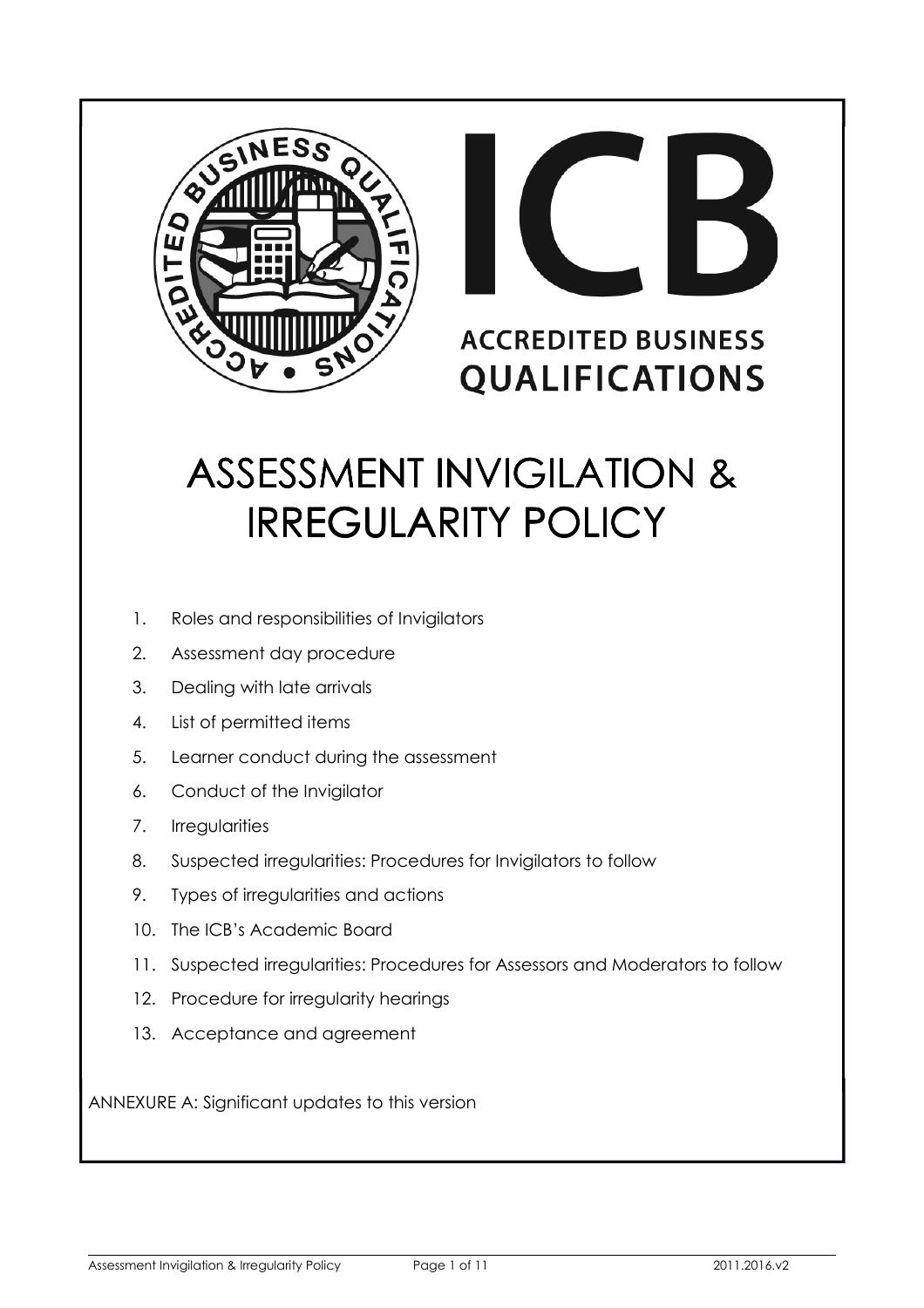# 1. ROLES AND RESPONSIBILITIES OF INVIGILATORS

The main role of Invigilators at ICB assessments is to make sure the assessment is run properly, meets the ICB's standards, and complies with the ICB Assessment Policy.

These rules must be applied:

- 1.1. Assessments must be conducted on the date and at the time specified by the ICB.
- 1.2. The Invigilator must make sure that the assessment venues are available and that:
	- 1.2.1. There should be only one learner per table/desk.
	- 1.2.2. Charts, drawings, formulae and any other written material must removed from the walls or chalkboard before the assessment.
	- 1.2.3. There is at least 1m (one meter) of space between each learner.
	- 1.2.4. There is good ventilation and lighting.
- 1.3. The assessment papers must be kept secure and confidential before the date and time of assessment.
- 1.4. Invigilators must have no relationship to the learners who are being assessed. Invigilators cannot be the learners' lecturers, tutors, advisors, etc.
- 1.5. Providers and Invigilators accept and understand that if there is any deviation from the ICB's stated procedures, learners may be disqualified from the assesment, and the ICB may withdraw the Provider's authority to act as an assessment venue.

# 2. ASSESSMENT DAY PROCEDURE

- 2.1. The Invigilator must arrive at the assessment venue at least 30 minutes before the assessment is due to start, and prepare the venue.
- 2.2. As the learners arrive:
	- 2.2.1. The learner must produce his/her assessment acknowledgement letter or completed PoE, and identity document with photo.
	- **2.2.2.** The Invigilator must compare the learners' name and initials on the assessment acknowledgement letter/PoE with the name and initials on the identity document of the candidate. NO LEARNER IS TO BE ALLOWED TO SIT FOR THE ASSESSMENT IF THE LETTER/PoE AND IDENTITY DOCUMENT IS NOT PRODUCED, OR IF THEY DO NOT MATCH.
	- 2.2.3. If the details match, the Invigilator must tick the learner off on the Assessment Attendance Register. If the learner is not on the Assessment Attendance Register, the ICB must be contacted immediately.
- 2.3. The Invigilator must ensure that all learners' desks are clear of mobile phones, books, manuscripts, notes and bags. These must be left on the floor behind the Invigilator's chair, so that they are not available to the learner. The only exception is the learner's PoE, which must be placed, closed, on the floor next to the learner's desk.
- 2.4. The Invigilator must inform the learners that if anyone is found guilty of contravening any rules or regulations, or if there is any assessment irregularity, his/her results may be declared null and void.
- 2.5. Learners are allowed leave the assessment venue once they have completed their assessment, EXCEPT during the first and last 30 minutes. This is to avoid disturbing everyone else.
- 2.6. Fifteen minutes before the assessment begins, the Invigilator must announce the start and end times of the assessment.
- 2.7. The Invigilator must open the sealed envelopes containing the assessment question papers and hand the appropriate papers out to the correct learners.
- 2.8. The Invigilator must check with the learners and against the attendance register that everyone has received their correct question paper and answer books.
- 2.9. There is 15 minutes of reading time before the start of the assessment. The Invigilator must allow learners to read the question papers and announce that no writing can take place during this reading period.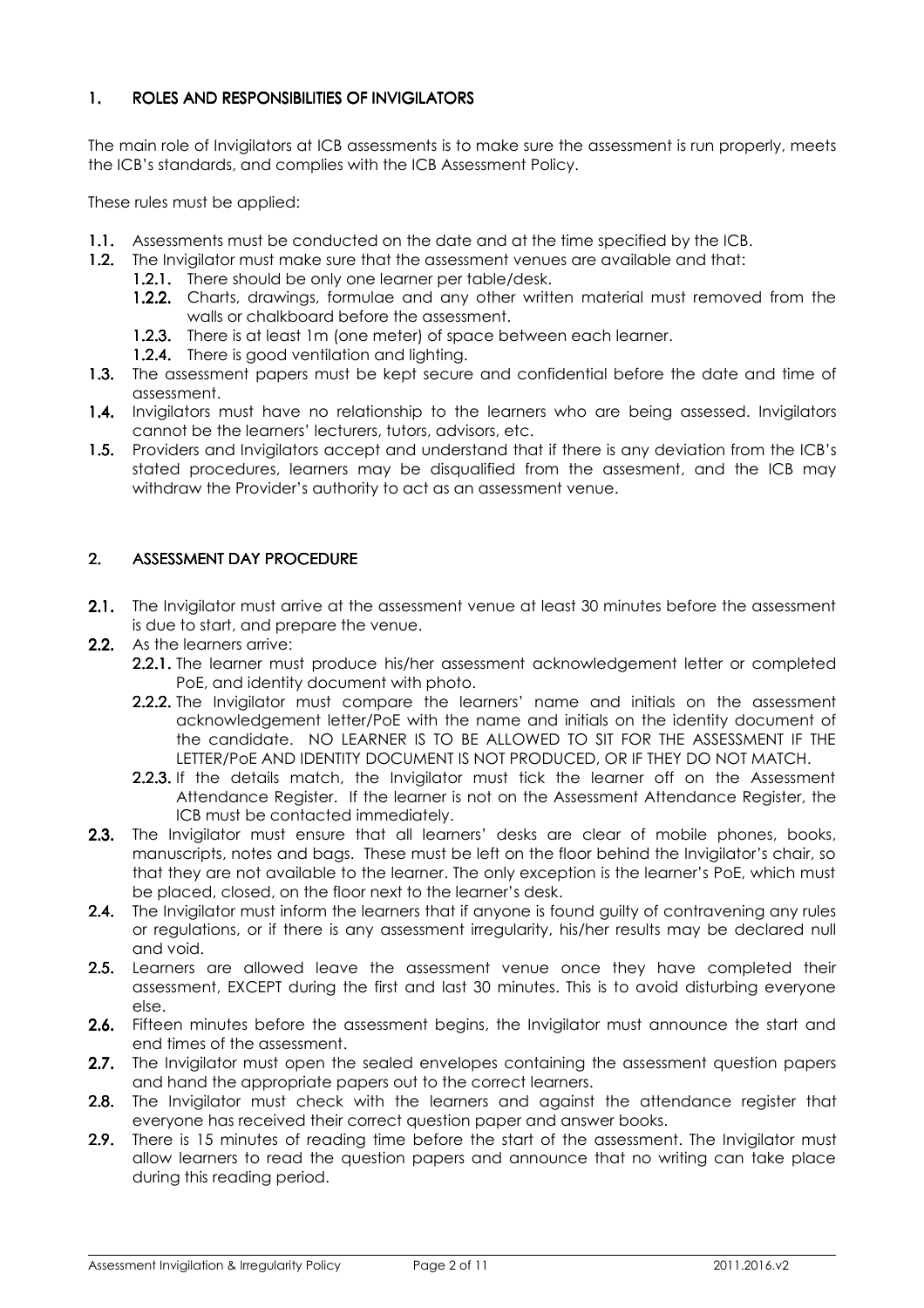- 2.10. The Invigilator must remind all learners to check that all the information required on the cover of the assessment answer book has been correctly completed. This includes:
	- $2.10.1.$  Learner's name
	- 2.10.2. Learner's ID number
	- 2.10.3. Learner's ICB membership number
	- 2.10.4. Assessment name (name of subject)
	- 2.10.5. Date of assessment
	- 2.10.6. Assessment venue.
- 2.11. At the appointed starting time, the Invigilator announces that the learners may start writing.
- 2.12. The Invigilator must announce how much time is left every hour, as well as 15 minutes before the end of the assessment.
- 2.13. When the time has expired, the Invigilator must tell the learners to stop writing and insert their assessment answer script into their PoE. If learners are writing Re-assessments, they will only hand in their scripts (no PoE).
- 2.14. The Invigilator will collect Portfolios of Evidence in alphabetical order and the learner must sign the Assessment Attendance Register at this time. If a learner does not want to submit an answer book, he/she must write 'No answer submitted' on the front of the answer book and hand it in with the rest of his/her PoE (include any rough work, although this will not be marked).
- 2.15. The invigilator then collects all the question papers back from the learners. Learners may leave when all Portfolios of Evidence and question papers have been collected.
- 2.16. Any learners who were absent or who failed to hand in an answer script or PoE must be marked absent.
- 2.17. The Invigilator MUST sign the Attendance Register AND record the total number of scripts and Portfolios of Evidence that were handed in. If this is not done, it could mean a delay in the marking of the assesments as these will only be processed when a register is supplied.
- 2.18. All assessment answer scripts and Portfolios of Evidence MUST be returned to the ICB immediately (within 24 hours after the final assessments have been completed for that week), via courier service. Any delays to sending the documents may mean learners are disqualified, as the integrity of the assessments may have been compromised.

# 3. DEALING WITH LATE ARRIVALS 3. DEALING WITH LATE ARRIVALS

Arrivals within 30 minutes of the start of the assessment:

- Learners must give a reason for their lateness.
- They may be permitted to write if their reason is good.
- Their learner number, time of arrival and excuse for being late must be written on or attached to the Attendance Register.
- Latecomers must not be given extra time.

Arrivals more than 30 minutes after the assessment has started:

- Learners arriving more than 30 minutes late will not be allowed to write the assessment.

# 4. LIST OF ITEMS PERMITTED

- 4.1. Learners may use pocket calculators in the assessment as long as:
	- 4.1.1. They use them in a way that does not disturb other learners.
	- 4.1.2. They don't need mains power supply.
	- 4.1.3. They are not used to display information or run programmes that were stored on them before the assessment.
- 4.2. Learners may not take any book, manual, paper or manuscript into the assessment, except material which is approved by the ICB and is listed on the front cover of the Summative Assessment. Any approved material taken into an assessment can only be marked with highlighting and underlining – no other notes are allowed. Any unauthorised material must be collected and sent in to the ICB.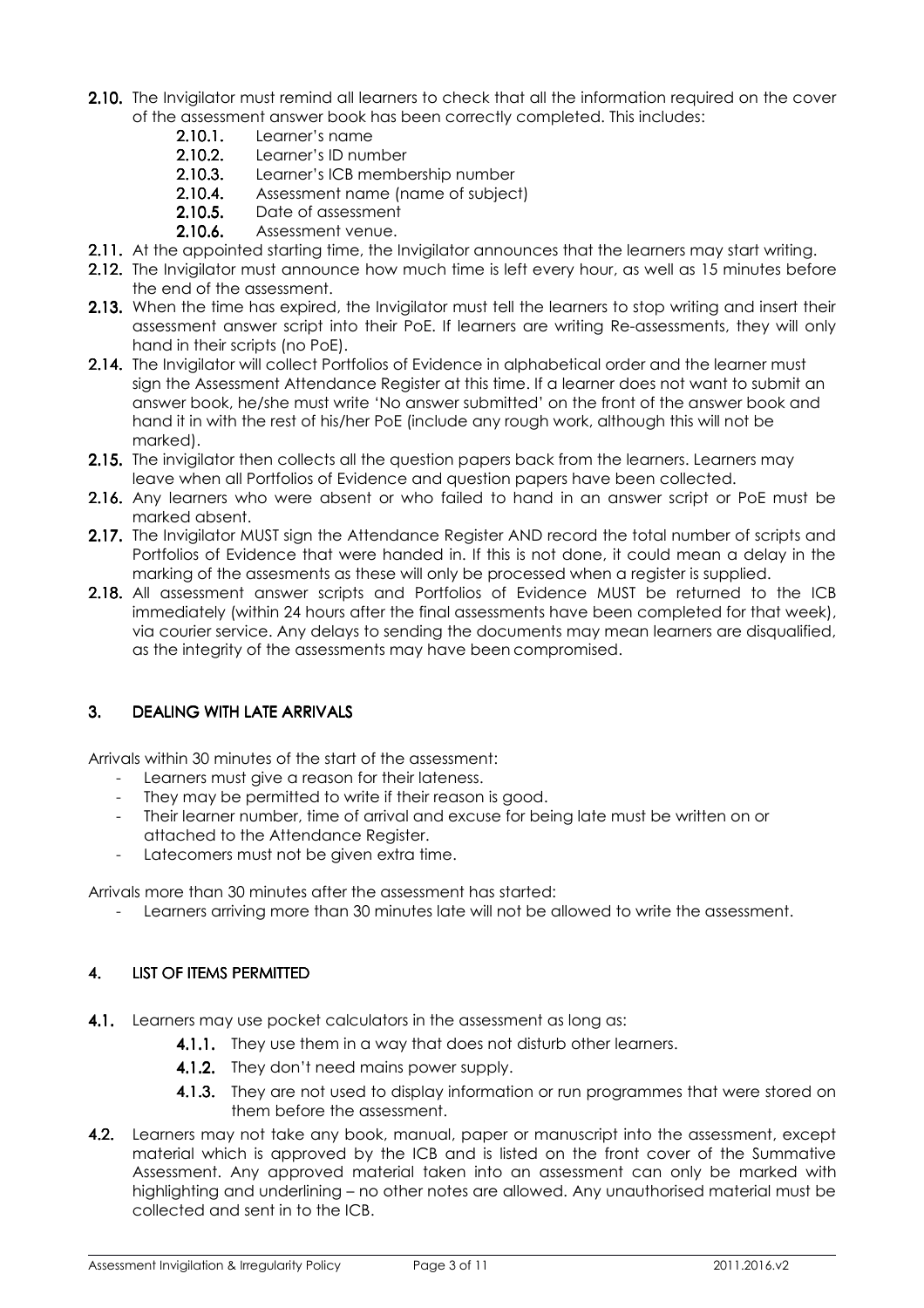4.3. Learners may not make any use of a mobile phone. Learners' phones must be switched off and left at the front of the assessment venue.

# 5. LEARNER CONDUCT DURING THE ASSESSMENT

- **5.1.** Learners may not communicate, pass any information, book, paper or other material to any other learner during the assessment.
- 5.2. Learners may not leave an assessment venue without permission after the assessment has started. If they do leave without permission, they will not be allowed to return. If learners leave and don't intend coming back, they must hand in their answer scripts to the Invigilator. In addition, nobody may leave during the first 30 minutes, except under exceptional circumstances and then only with the Invigilator's permission.
- 5.3. When the Invigilator says the assessment is over, learners must stop writing immediately and put down their pens/pencils. Anyone who continues to write will be recorded on the Attendance Register for misconduct.

# 6. CONDUCT OF THE INVIGILATOR 6. CONDUCT OF THE INVIGILATOR

The Invigilator must not:

- 6.1. Read or do any other work that may prevent him/her from performing his/her duties properly.
- 6.2. Use a mobile phone.
- 6.3. Assist a learner answering any assessment-related question.
- 6.4. Invigilate a learning area in which he/she is a lecturer, facilitator or tutor.
- 6.5. Leave learners unattended in the assessment venue.
- 6.6. Speak to a third person in a manner that disturbs the learners.
- 6.7. Hand over a copy of the question paper to any person outside the assessment venue, or take the question paper out of the assessment venue before the assessment has ended.
- 6.8. Allow learners to violate the rules and regulations of the assessment.

# 7. IRREGULARITIES 7.

An assessment irregularity is any *actual* event, act or omission, and any *alleged* event, act or omission, which can compromise the integrity, credibility, security, or fairness of ICB assessments.

If learners are found guilty of an assessment irregularity (being dishonest), they could be disqualified from the assessment, have their assessment declared invalid, or have other appropriate action taken against them by the ICB's Academic Board.

If a Provider is found guilty of assessment dishonesty or an irregularity, they could have their assessment venue status revoked, be subject to a fine, have their learners results declared invalid, or have other appropriate action taken against them by the ICB's Academic Board.

The enforcement and adherence to academic honesty is the responsibility of the ICB and under the auspices of the Academic Board and each case is viewed independently.

# 8. SUSPECTED IRREGULARITIES: PROCEDURES FOR INVIGILATORS TO FOLLOW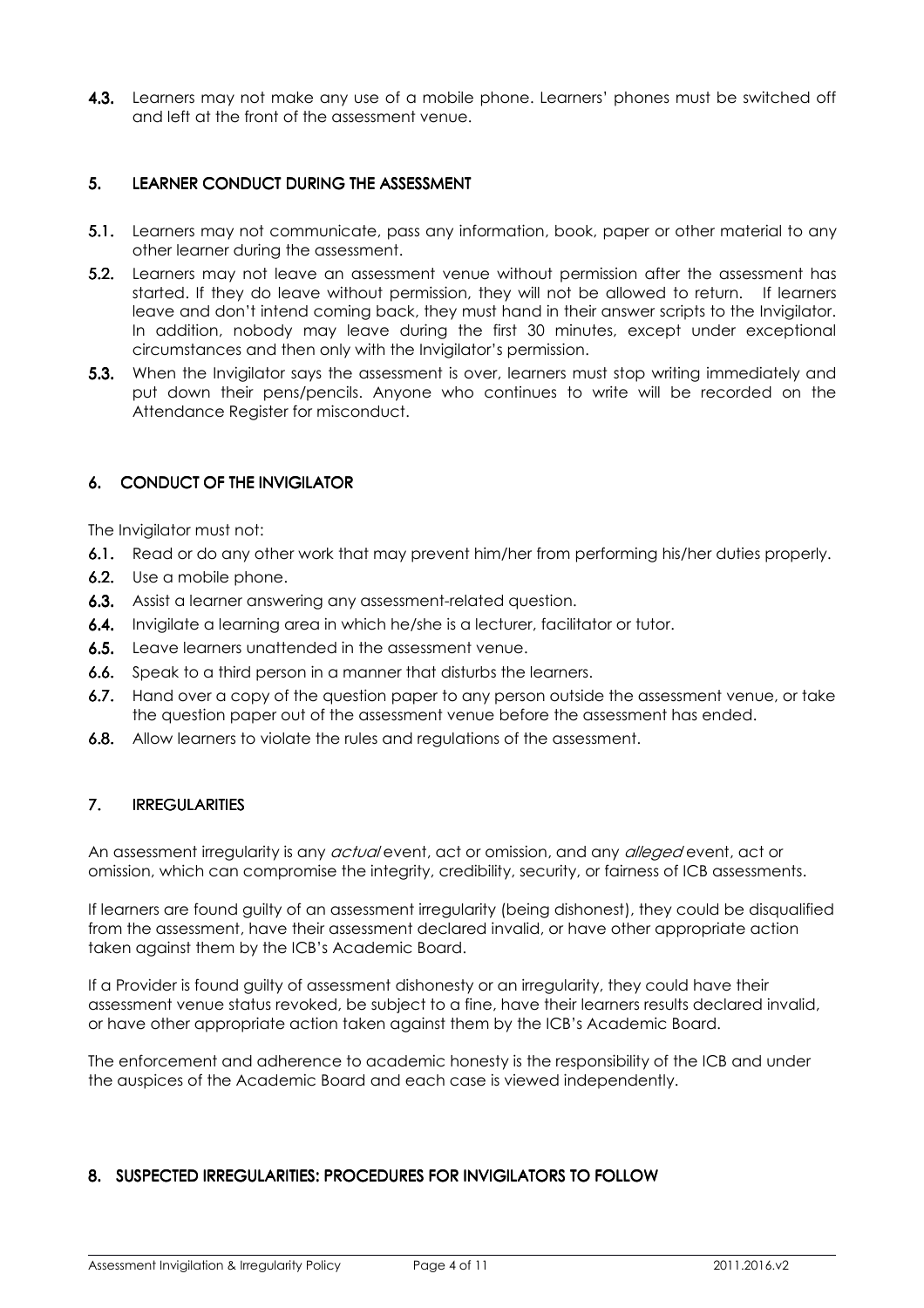If the Invigilator suspects that a learner has committed an assessment dishonesty or irregularity, the Invigilator must:

- 8.1. Confiscate the incriminating material with minimum disruption to other learners, whilst preserving the dignity of the offending learner. Any confiscated evidence becomes the property of the ICB and the learner, Provider, and the learner's parents/guardian have no right to demand its return.
- 8.2. Confiscate the learner's answer book and make the following notes on its cover: 1. The words "Alleged irregularity". 2. A note that the answer book has been confiscated. 3. The reason for the confiscation. 4. The date and time of the incident. 5. The Invigilator's name.
- 8.3. Provide the learner with a new answer book and write on the front cover "Alleged irregularity" – new answer book provided", together with the date and time.
- 8.4. Write "Irregularity" alongside the learner's name on the attendance register, and get the learner to sign the notation.
- 8.5. Do not allow the learner any additional time to compensate for the time lost in processing the assessment irregularity.
- 8.6. The Invigilator must compile and submit a detailed statement of the alleged irregularity, together with any evidence if applicable.
- 8.7. The Invigilator must ask the learner to submit a statement regarding the alleged irregularity. If the learner refuses, the Invigilator is to make note of this in his/her own statement.
- 8.8. Let the learner know that the fact that he/she was allowed to continue with the assessment does not mean that his/her contravention of the assessment regulations is condoned – and that a written report will be submitted to the ICB's Academic Board.
- 8.9. The Invigilator must send the following information under separate cover, but with the other completed Portfolios of Evidence:
	- 8.9.1. The incriminating evidence
	- 8.9.2. The answer books of the learner
	- 8.9.3. The statements from the learner and Invigilator.

# 9. TYPES OF IRREGULARITIES AND ACTIONS

|                | <b>IRREGULARITY</b>                                                                                 | <b>ACTION TO BE TAKEN</b>                                                                                                                                                                                                                                                                      | <b>PENALTY</b>                                                                  |
|----------------|-----------------------------------------------------------------------------------------------------|------------------------------------------------------------------------------------------------------------------------------------------------------------------------------------------------------------------------------------------------------------------------------------------------|---------------------------------------------------------------------------------|
| $\mathbf{1}$ . | The learner does<br>not produce<br>identification<br>documents                                      | a. The learner must not be allowed to write the<br>assessment.<br>b. The learner may leave to fetch identification,<br>however must return within 30 minutes of the start of<br>the assessment - and then proceed to write without<br>additional time.                                         | Disqualification.<br>Time penalty.                                              |
| 2.             | The learner's<br>registration number<br>is incorrect or they<br>do not have an<br>assessment number | a. The Provider and/or ICB will use all available means<br>to establish the correct registration number.<br>b. If the registration number is not obtainable, the<br>learner cannot sit the assessment.                                                                                         | Disqualification.                                                               |
| 3.             | The learner arrives<br>to write the<br>assessment on the<br>wrong date                              | a. If the action was unintentional and the Provider can<br>supply sufficient evidence of this, then the irregularity<br>will be raised against the Provider.<br>b. If the action was intentional, the learner's results must<br>be declared null and void.                                     | Provider fine.<br>Disqualification.<br>Withdrawal of<br>Invigilation<br>center. |
| 4.             | The learner is not<br>recorded on the<br>Assessment<br>Attendance<br>Register                       | a. The ICB must be contacted immediately to establish<br>reason for the learner not being booked for a<br>particular assessment.<br>b. The ICB will immediately provide a corrected<br>Attendance Register where applicable. Otherwise,<br>the learner is not allowed to write the assessment. | Disqualification.                                                               |
| 5.             | The learner arrives<br>late at the<br>assessment venue                                              | c. Learners arriving more than 30 minutes after the start<br>of the assessment will not be admitted.<br>d. Learners arriving within 30 minutes of the start of the<br>assessment will be allowed to enter the assessment<br>venue, but will not be allowed additional time.                    | Disqualification.<br>Time reduction.                                            |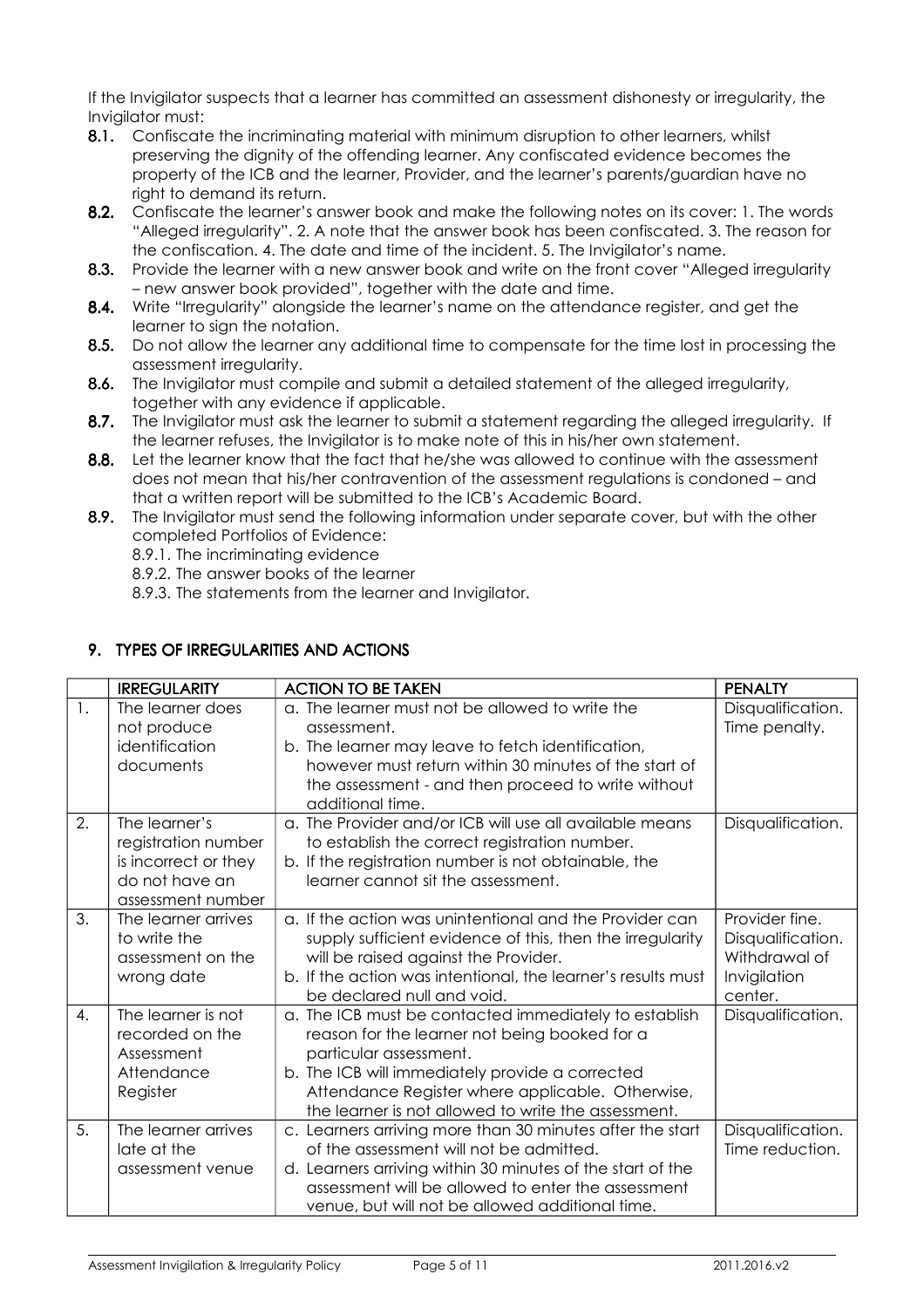| 6.  | The learner is found<br>with unauthorised<br>material during an<br>assessment                                                                                         | a. If the forbidden material gives the learner a<br>significant advantage, the learner's results in that<br>subject may be disqualified and their results<br>declared null and void.<br>b. If the unauthorised material is not related to the<br>subject being written, the learner is issued with a<br>written warning, which will be taken into<br>consideration should he/she be guilty of a future<br>offence.                                           | Disqualification.<br>Written warning.                          |
|-----|-----------------------------------------------------------------------------------------------------------------------------------------------------------------------|--------------------------------------------------------------------------------------------------------------------------------------------------------------------------------------------------------------------------------------------------------------------------------------------------------------------------------------------------------------------------------------------------------------------------------------------------------------|----------------------------------------------------------------|
| 7.  | The learner is found<br>with unauthorised<br>electronic devices<br>during the<br>assessment session                                                                   | a. If the unauthorised device was not used during the<br>assessment session, the learner is issued with a written<br>warning, which will be taken into consideration<br>should he/she be guilty of a future offence.<br>b. If the unauthorised device was used during the<br>assessment session, and the assistance it provided<br>was essential, the learner's results in that subject may<br>be declared null and void.                                    | Removal of<br>device.<br>Written warning.<br>Disqualification. |
| 8.  | The learner<br>communicates with<br>another learner or<br>any party during an<br>assessment sitting.<br>This includes<br>assisting, being<br>assisted and<br>copying. | a. The results of the learner caught copying may be<br>declared null and void.<br>b. The learner offering the assistance will also be<br>sanctioned.                                                                                                                                                                                                                                                                                                         | Disqualification.                                              |
| 9.  | The learner<br>presents fraudulent<br>identification or<br>impersonates<br>someone else                                                                               | a. The learner will not be allowed to sit the assessment.<br>b. If the fraudulent ID or impersonation is only<br>discovered after the assessment, the learner's results<br>for that assessment must be declared null and void.                                                                                                                                                                                                                               | Disqualification.                                              |
| 10. | Evidence or<br>suspicion of<br>copying, being<br>provided<br>assistance, writing<br>an "open book"<br>assessment, or<br>having had access<br>to the<br>memorandum     | a. Where the learner is found guilty, the results for that<br>paper may be declared null and void.<br>b. When the fault lies with the Invigilator or tutor, this<br>must be regarded as an act of misconduct and the<br>person involved must be suspended from all<br>assessment related work. Should the Provider<br>appoint the Invigilator or tutor, the Provider is to be<br>notified and relevant disciplinary action will be taken<br>by the Provider. | Disqualification.<br>Provider fine.                            |
| 11. | The handwriting of<br>a different person<br>appears on the<br>scripts                                                                                                 | a. The results of the learner caught copying may be<br>declared null and void.<br>b. If there is evidence of collusion, the learner offering<br>the assistance must also be sanctioned.                                                                                                                                                                                                                                                                      | Disqualification.                                              |
| 12. | Before the<br>assessment date,<br>the learner<br>obtained<br>information about<br>the contents of the<br>assessment                                                   | a. The learner may have obtained this information from<br>another learner, tutor or any third party. The learner<br>will be disqualified from the assessment.<br>b. The party responsible for releasing the assessment<br>contents will be fined or otherwise sanctioned by the<br>ICB.                                                                                                                                                                      | Disqualification.<br>Provider fine.                            |
| 13. | There are two<br>assessment scripts<br>with the same<br>registration number                                                                                           | a. If the action was unintentional the registration<br>numbers must be corrected and the results released<br>b. If the action was intentional or deliberate, the results<br>of the guilty candidate for that paper must be<br>declared null and void.                                                                                                                                                                                                        | Disqualification                                               |
| 14. | Crib notes are<br>discovered in                                                                                                                                       | a. If the notes are related to the subject being written,<br>then that paper must be declared null and void, and                                                                                                                                                                                                                                                                                                                                             | Disqualification.<br>Written warning.                          |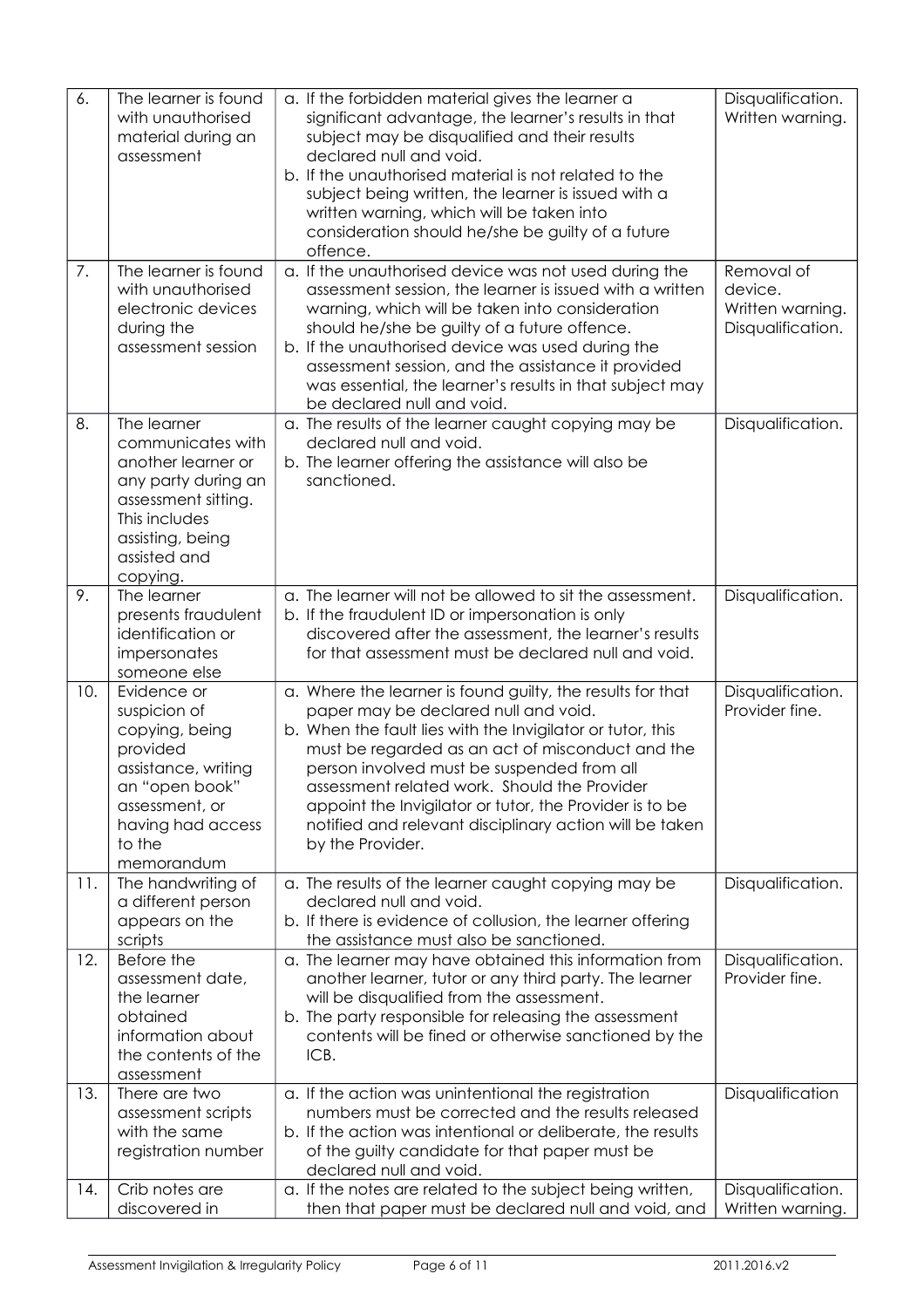| 15. | scripts during the<br>marking process<br>The learner                                                                                                                   | the learner disqualified.<br>b. If the unauthorised material is not related to the<br>subject being written, the learner is issued with a<br>written warning, which will be taken into<br>consideration should he/she be guilty of a future<br>offence.<br>a. The late script will not be accepted and the learner is                                            | Disqualification.                                                                 |
|-----|------------------------------------------------------------------------------------------------------------------------------------------------------------------------|------------------------------------------------------------------------------------------------------------------------------------------------------------------------------------------------------------------------------------------------------------------------------------------------------------------------------------------------------------------|-----------------------------------------------------------------------------------|
|     | removed a script<br>from assessment<br>venue and submits<br>it later                                                                                                   | disqualified from the assessment.                                                                                                                                                                                                                                                                                                                                |                                                                                   |
| 16. | The learner submits<br>work that is not<br>their own                                                                                                                   | a. The learner may have his or her results declared null<br>and void.<br>b. If there is evidence of collusion, the learner offering<br>the assistance may also have his or her results<br>declared null and void.                                                                                                                                                | Disqualification.                                                                 |
| 17. | Learner commits an<br>act of dishonesty                                                                                                                                | a. Any act of dishonesty or action/activity that may<br>result in the learner obtaining an unfair advantage,<br>will result in the learner's results for that paper being<br>declared null and void.                                                                                                                                                             | Disqualification.                                                                 |
| 18. | Learner commits an<br>act of bribery or<br>attempted bribery                                                                                                           | a. Any attempt by a learner to bribe any official will<br>result in that learner's assessment being declared null<br>and void.<br>b. Any person or Provider offering the assistance will<br>also be sanctioned.                                                                                                                                                  | Disqualification.<br>Written warning.<br>Withdrawal of<br>Invigilation<br>center. |
| 19. | Question papers<br>are leaked or<br>stolen                                                                                                                             | a. All learners affected by the theft or leakage will have<br>their results declared null and void.<br>b. The Provider, Invigilator or other party responsible for<br>leaking or losing the papers will be sanctioned by the<br>ICB.                                                                                                                             | Disqualification.<br>Withdrawal of<br>Invigilation<br>center.                     |
| 20. | The Invigilator does<br>not dispatch a<br>batch of<br>assessments within<br>24 hours of the last<br>assessment                                                         | a. The Invigilator needs to supply reasons for the late<br>dispatch and confirmed that the papers have not<br>been tampered with.<br>b. Scripts and Portfolios of Evidence may be returned<br>unmarked.                                                                                                                                                          | Disqualification<br>of learners.<br>Provider incurs<br>penalty fee.               |
| 21. | An assessment<br>script is lost or<br>missing from an<br>assessment group                                                                                              | a. The Invigilator needs to supply documented<br>evidence that the script was submitted.<br>b. Should the ICB not receive an assessment script/PoE<br>from the Invigilator, as indicated on the Attendance<br>Register, then the ICB will contact the Provider<br>and/or learner and advise the Provider/learner of<br>non-receipt of the assessment script.     | Disqualification<br>of learners.<br>Provider incurs<br>penalty fee.               |
| 22. | Learner creates a<br>disturbance,<br>intimidates others, is<br>drunk, disregards<br>the arrangements<br>and/or the<br>reasonable<br>instructions of the<br>Invigilator | a. The learner must be given a warning, and if the<br>behavior or action persists, then the learner must be<br>removed from the assessment venue.<br>b. The learner loses the opportunity to write or to<br>continue writing that specific assessment paper.<br>c. Where the learner has commenced writing, the<br>marks obtained will be declared null and void | Disqualification.                                                                 |
| 23. | Non-adherence to<br>the ICB's<br>assessment policy                                                                                                                     | a. Any non-compliance may result in a learners or a<br>group of learners' results being declared null and<br>void, depending on the severity of the non-<br>compliance.<br>b. Any non-compliance by a Provider may result in a<br>Provider being sanctioned.                                                                                                     | Disqualification.<br>Provider incurs<br>penalty fee.                              |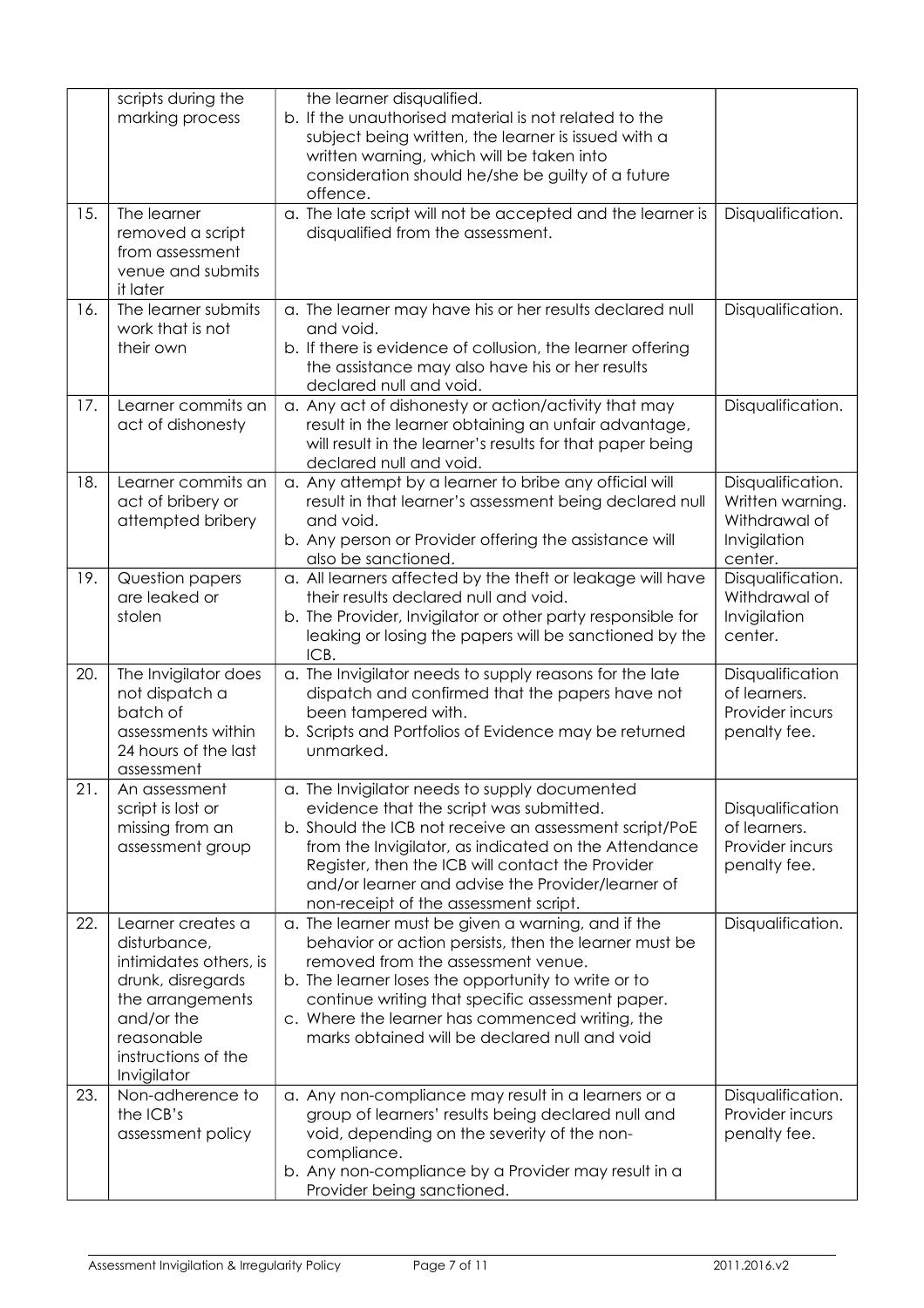| 24. | The learner         |  | a. The learner must ask for the correct subject question | Disqualification. |
|-----|---------------------|--|----------------------------------------------------------|-------------------|
|     | receives/writes an  |  | paper from the Invigilator.                              | Provider incurs   |
|     | assessment other    |  | b. Where a learner submits an answer script for a        | penalty fee.      |
|     | than the subject    |  | subject not entered for, the marks obtained will be      |                   |
|     | they registered for |  | declared null and void.                                  |                   |

# 10. THE ICB'S ACADEMIC BOARD (AB)

All suspected irregularities reported to the Academic Board (AB) will be investigated. The AB will review all the evidence and conduct an investigation and determine whether a hearing is required. After the evidence is reviewed and the hearing (if required) takes place, the findings of the AB will be communicated to the learner and the Provider. The learner/Provider may appeal the findings.

# 11. SUSPECTED IRREGULARITIES: PROCEDURES FOR ASSESSORS AND MODERATORS TO FOLLOW

Any assessment irregularities that are spotted by the assessors or moderators during the marking process must be dealt with as follows:

- 11.1. All suspected irregularities must immediately be reported to the Academic Board.
- 11.2. Answer scripts containing identified irregularities must be marked as usual. The word "IRREGULARITY" must be written in ink on the front cover.
- 11.3. These scripts, together with the assessor's/moderator's report must be handed to the Academic Board.
- 11.4. The marks of the suspected learner must be recorded on the mark sheet with an indicator stating "Irregularity".
- 11.5. If the Academic Board agrees with the assessor/moderator regarding the irregularity, then the Academic Board will commence an investigation into the alleged irregularity. However, if the Academic Board does not consider the irregularity to be valid, then the script is to be returned to the assessors for final processing. Results will then be released to the learner or Provider, and the ICB.

# 12. PROCEDURE FOR IRREGULARITY HEARINGS 12. PROCEDURE FOR IRREGULARITY HEARINGS

If the Academic Board decides that a hearing should be held, these are the rules that must be followed:

- 12.1. The hearing must be lawful, reasonable, timely and procedurally fair. No rights of the individual should be infringed. It must be conducted openly and transparently.
- 12.2. The following procedure must be followed for all irregularity hearings:
	- 12.2.1. Procedures for hearings vary according to the circumstances and people involved.
	- 12.2.2. The learner and/or training Provider concerned must be notified about the alleged assessment irregularity in writing.
		- 12.2.2.1. The written notification must be forwarded either by registered post, email or delivered to a specific individual who acknowledges receipt of the notification.
		- 12.2.2.2. The written notification must state clearly that the hearing will not be delayed if the recipient does not reply.
		- 12.2.2.3. If a learner cannot be contacted, and there is documented evidence showing that all reasonable steps have been taken to try and contact the learner, then the hearing will not be postponed.
		- 12.2.2.4. All learners suspected of an assessment irregularity must be given 10 working days (from receipt of the written notification) to respond to the allegations either in person or in writing.
		- 12.2.2.5. Learners that do not want to attend the hearing may submit an admission of guilt. This must be in the form of an affidavit and must be received by the ICB within ten days of the notice to attend a hearing.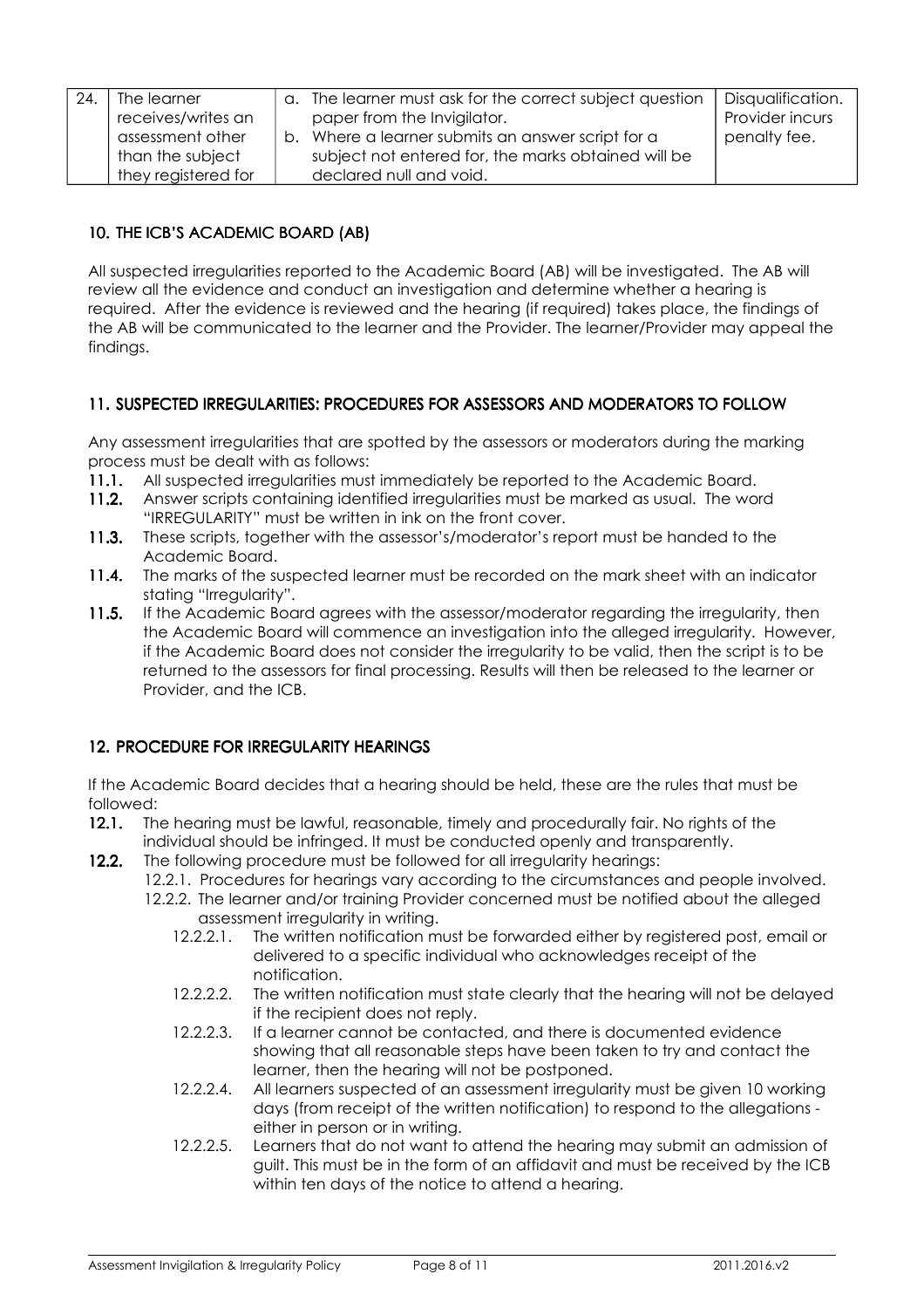- 12.2.2.6. Where a learner is under the age of 21, the learner may be accompanied by their parent/s or guardian.
- 12.3. Evidence presented at an investigation or hearing may be material evidence, written evidence, oral or other evidence.
	- 12.3.1. All hearings must be recorded (in writing or electronically), and this record is to be kept on file.
	- 12.3.2. If a learner is unhappy with the procedures or findings of the hearing, s/he may appeal the outcome within 14 days of receiving the findings of the hearing. If the appeal of the hearing is unsuccessful, the original findings will stand and no further correspondence will be considered.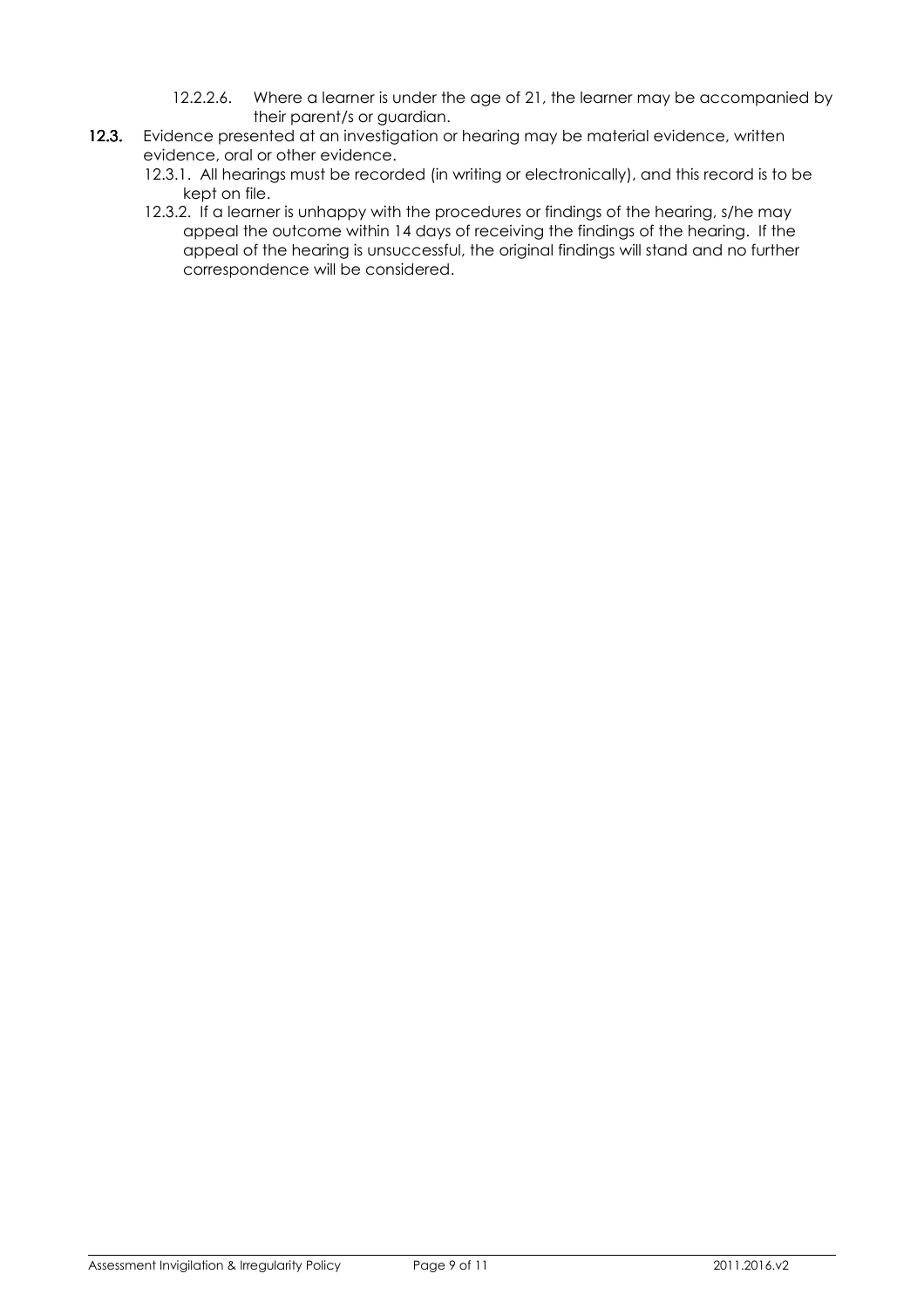------------------------------------------------------------------------------------------------------------------

# ICB INVIGILATOR/PRIVATE INVIGILATOR

I hereby agree to perform the role and function of INVIGILATOR for ICB assessments. I agree to conduct ICB assessments in accordance with this policy and with the ICB's Assessment Policies, as amended from time to time by the ICB.

| THUS AGREED and SIGNED by                                                                                                                                                                                                                                                                                                                     |                   |  |                                          |  |  |
|-----------------------------------------------------------------------------------------------------------------------------------------------------------------------------------------------------------------------------------------------------------------------------------------------------------------------------------------------|-------------------|--|------------------------------------------|--|--|
|                                                                                                                                                                                                                                                                                                                                               |                   |  |                                          |  |  |
|                                                                                                                                                                                                                                                                                                                                               |                   |  |                                          |  |  |
|                                                                                                                                                                                                                                                                                                                                               |                   |  |                                          |  |  |
| <b>PROVIDER</b>                                                                                                                                                                                                                                                                                                                               |                   |  |                                          |  |  |
|                                                                                                                                                                                                                                                                                                                                               |                   |  |                                          |  |  |
| hereby nominate the above INVIGILATOR as our CHIEF INVIGILATOR to assume responsibility<br>for all the functions, roles and responsibilities in terms of this policy on our behalf. We agree to<br>conduct ICB assessments in accordance with this policy and with the ICB's Assessment<br>Policies, as amended from time to time by the ICB. |                   |  |                                          |  |  |
| THUS AGREED and SIGNED by                                                                                                                                                                                                                                                                                                                     |                   |  |                                          |  |  |
|                                                                                                                                                                                                                                                                                                                                               | Chief Invigilator |  |                                          |  |  |
| Signed by: _<br>Provider                                                                                                                                                                                                                                                                                                                      |                   |  | Provider representative name: __________ |  |  |
|                                                                                                                                                                                                                                                                                                                                               |                   |  |                                          |  |  |

Signed by: \_\_\_\_\_\_\_\_\_\_\_\_\_\_\_\_\_\_\_\_\_\_\_\_ Name of witness: \_\_\_\_\_\_\_\_\_\_\_\_\_\_\_\_\_\_\_\_\_\_\_\_\_\_